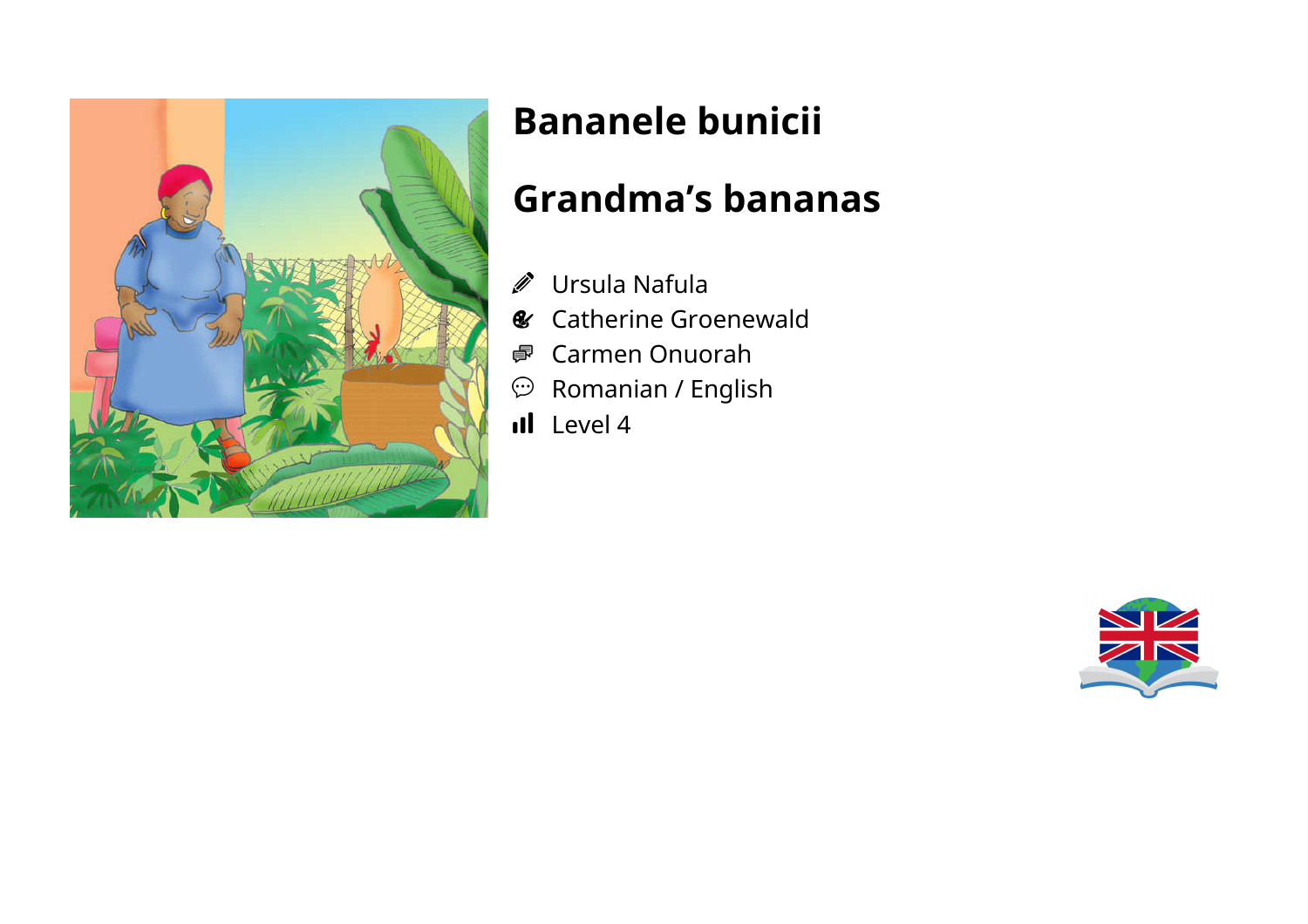

Grădina bunicii era minunată, plină de sorg, mei și manioc. Dar cele mai bune erau bananele. Chiar dacă bunica avea mulți nepoți, știam, în secret, că eram favorita ei. Mă invita adesea la ea acasă. De asemenea mi-a spus mici secrete. Dar era un secret, pe care nu mi l-a împărtășit: unde cocea ea bananele.

Grandma's garden was wonderful, full of sorghum, millet, and cassava. But best of all were the bananas. Although Grandma had many grandchildren, I secretly knew that I was her favourite. She invited me often to her house. She also told me little secrets. But there was one secret she did not share with me: where she ripened bananas.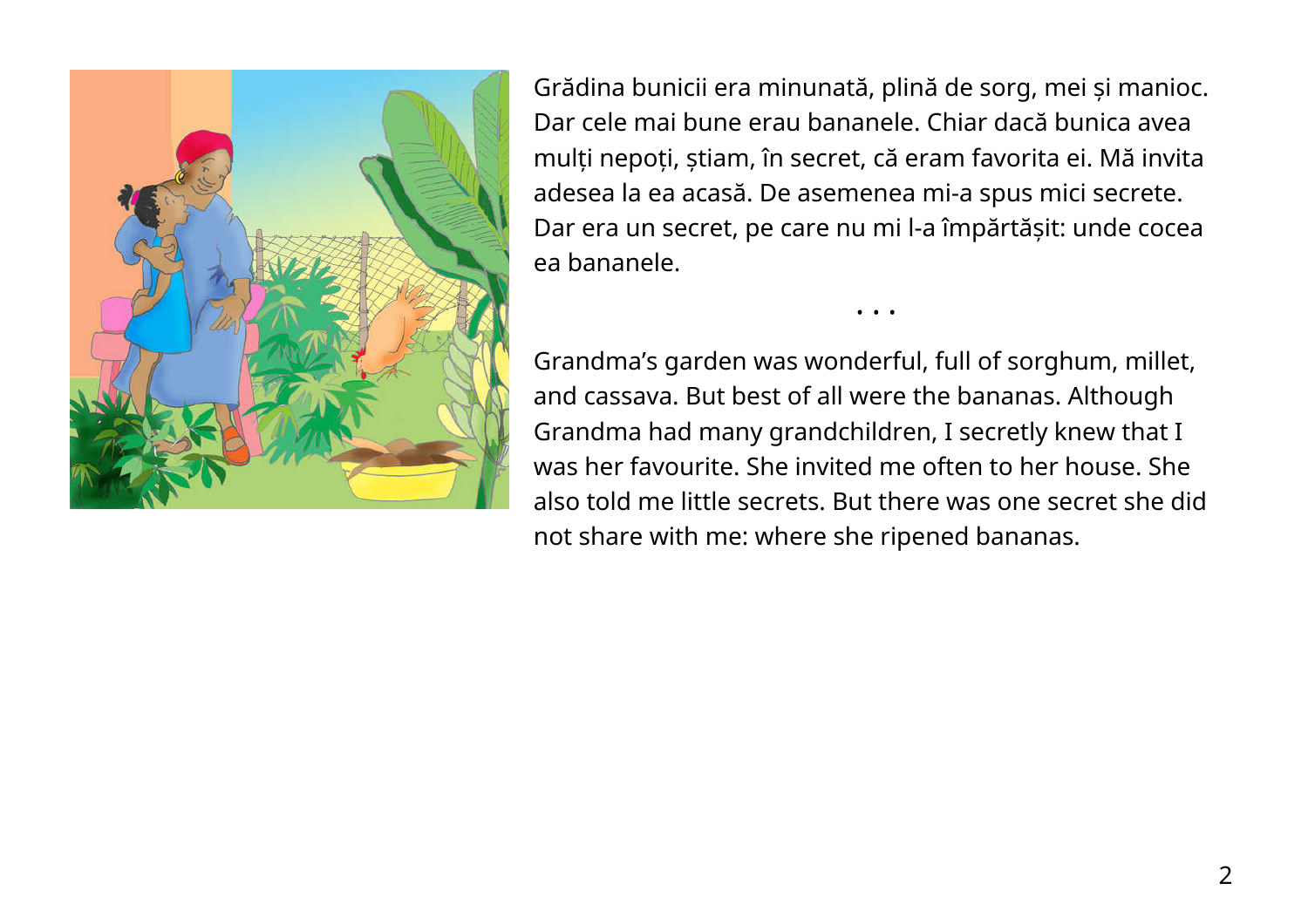

Într-o zi, acasa la Bunica, am vazut un coș mare din nuiele așezat la soare afară. Cand am întrebat pentru ce era, singurul răspuns pe care l-am primit a fost, " Este coșul meu magic." Lângă coș erau multe frunze de bananier pe care Bunica le întorcea din când în când. Am fost curioasă. "Pentru ce sunt frunzele, Bunico?" am întrebat. Singurul răspuns pe care l-am primit a fost, " Sunt frunzele mele magice."

One day I saw a big straw basket placed in the sun outside Grandma's house. When I asked what it was for, the only answer I got was, "It's my magic basket." Next to the basket, there were several banana leaves that Grandma turned from time to time. I was curious. "What are the leaves for, Grandma?" I asked. The only answer I got was, "They are my magic leaves."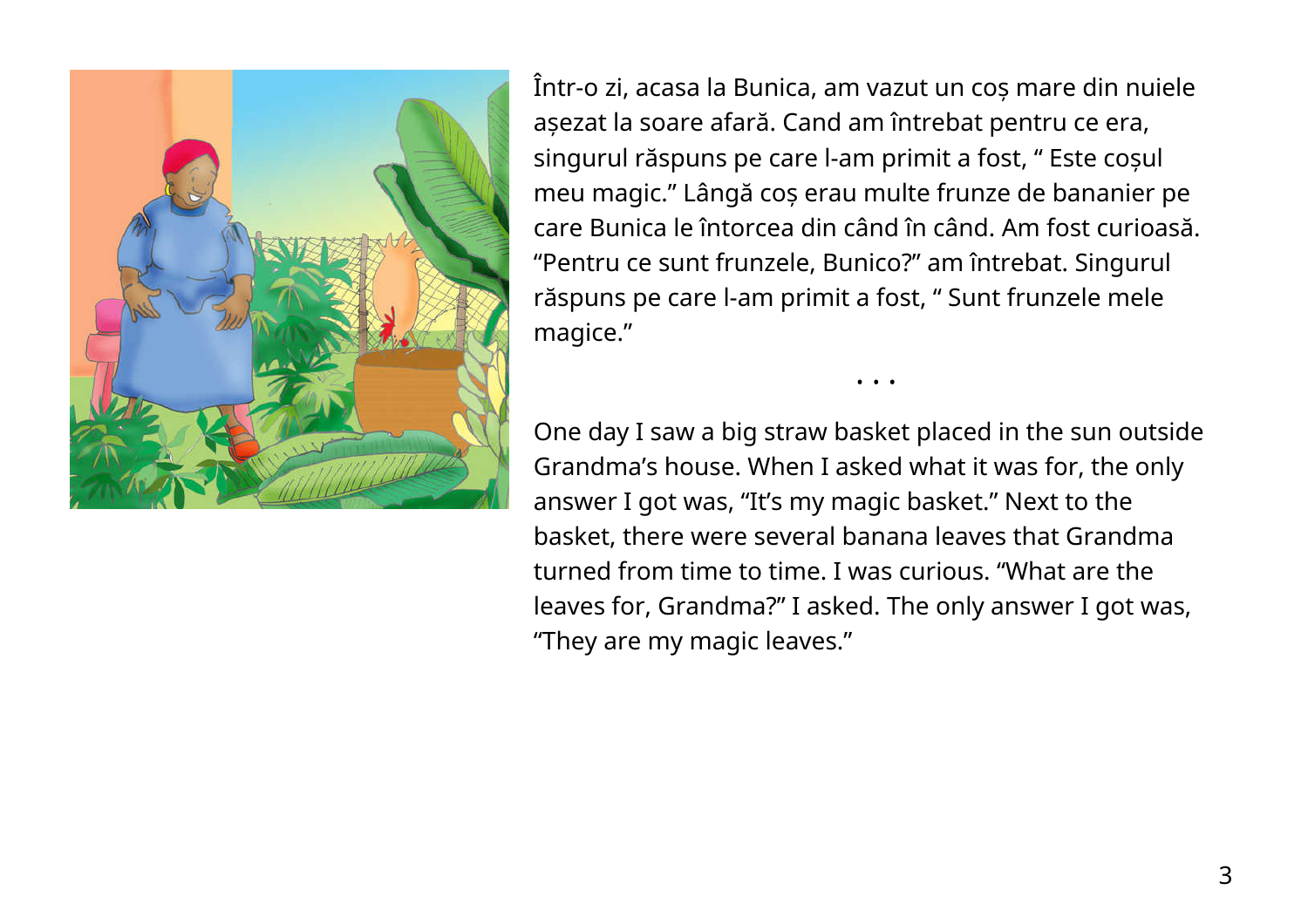

Era așa de interesant sa o privești pe Bunica, bananele, frunzele de bananier și coșul mare de nuiele. Dar Bunica ma trimis la mama cu o treabă. "Bunico, te rog, lasă-mă să mă uit la tine când pregătești…" " Nu fii încăpățânată, copilă, fă așa cum ți s-a spus," a insistat ea. Am plecat în fugă.

It was so interesting watching Grandma, the bananas, the banana leaves and the big straw basket. But Grandma sent me off to my mother on an errand. "Grandma, please, let me watch as you prepare…" "Don't be stubborn, child, do as you are told," she insisted. I took off running.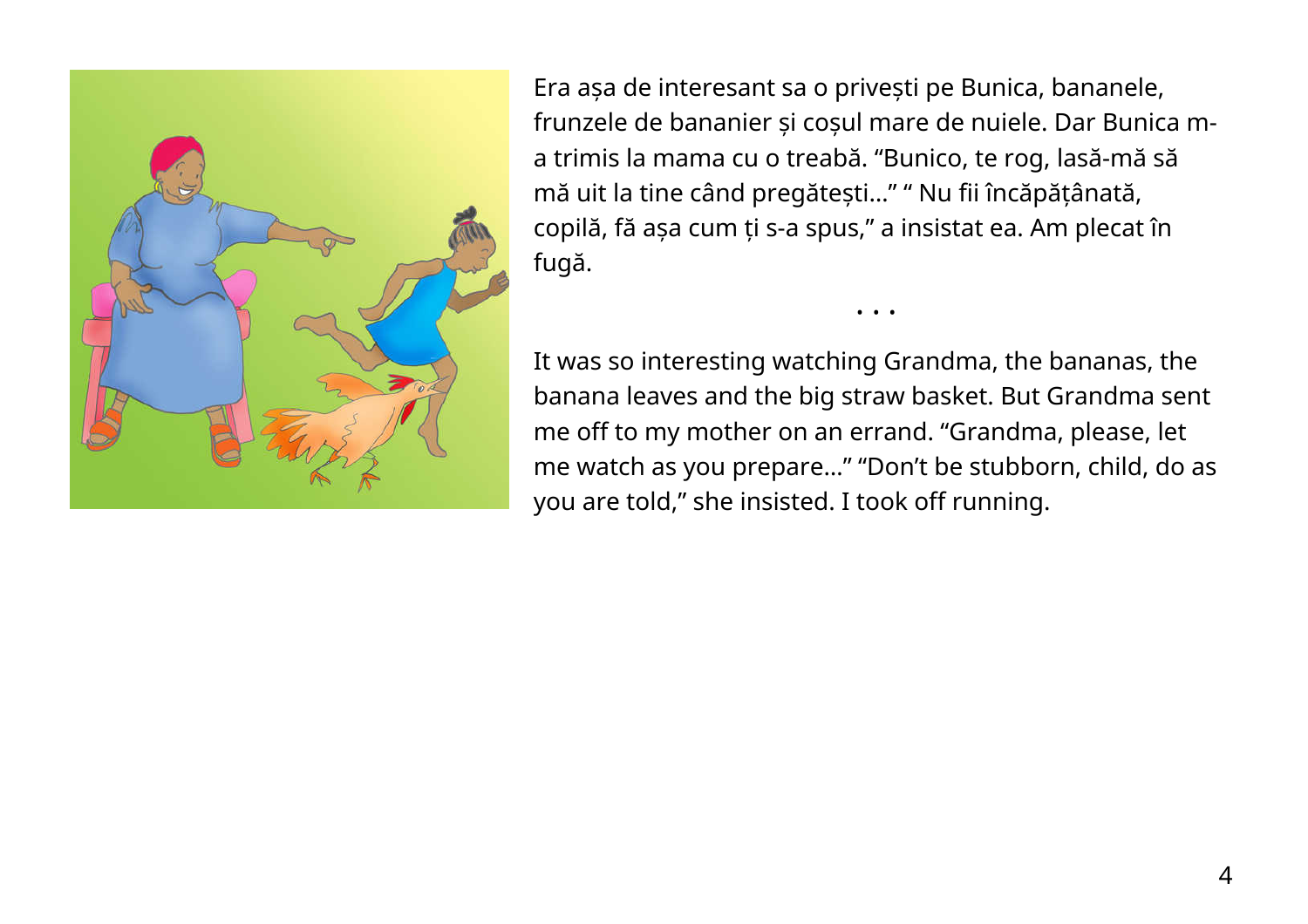

Când m-am întors, Bunica ședea afară dar nici cu coșul, nici cu bananele. " Bunica, unde e coșul, unde sunt toate bananele, și unde…" Dar singurul răspuns pe care l-am primit a fost, "Sunt în locul meu magic." A fost așa de dezamăgitor!

When I returned, Grandma was sitting outside but with neither the basket nor the bananas. "Grandma, where is the basket, where are all the bananas, and where…" But the only answer I got was, "They are in my magic place." It was so disappointing!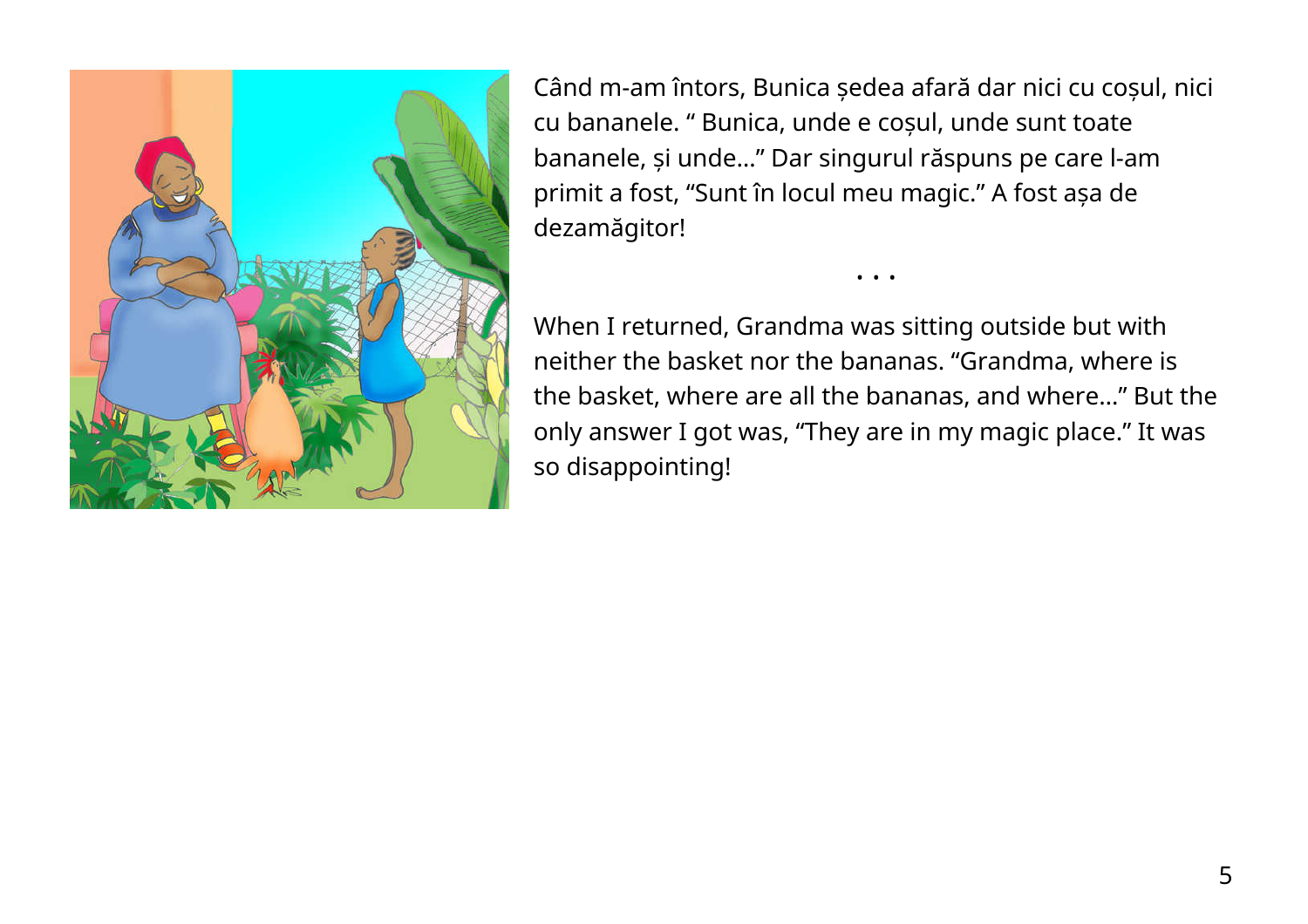

Două zile mai târziu, Bunica m-a trimis să-i aduc bastonul din dormitorul ei. Imediat ce am deschis ușa, am fost întâmpinată de un miros puternic de banane cocându-se. În încăperea dinăuntru era marele și magicul coș de nuiele al Bunicii. Era bine ascuns sub o pătură veche. Am ridicat-o si adulmecat acel miros glorios.

Two days later, Grandma sent me to fetch her walking stick from her bedroom. As soon as I opened the door, I was welcomed by the strong smell of ripening bananas. In the inner room was grandma's big magic straw basket. It was well hidden by an old blanket. I lifted it and sniffed that glorious smell.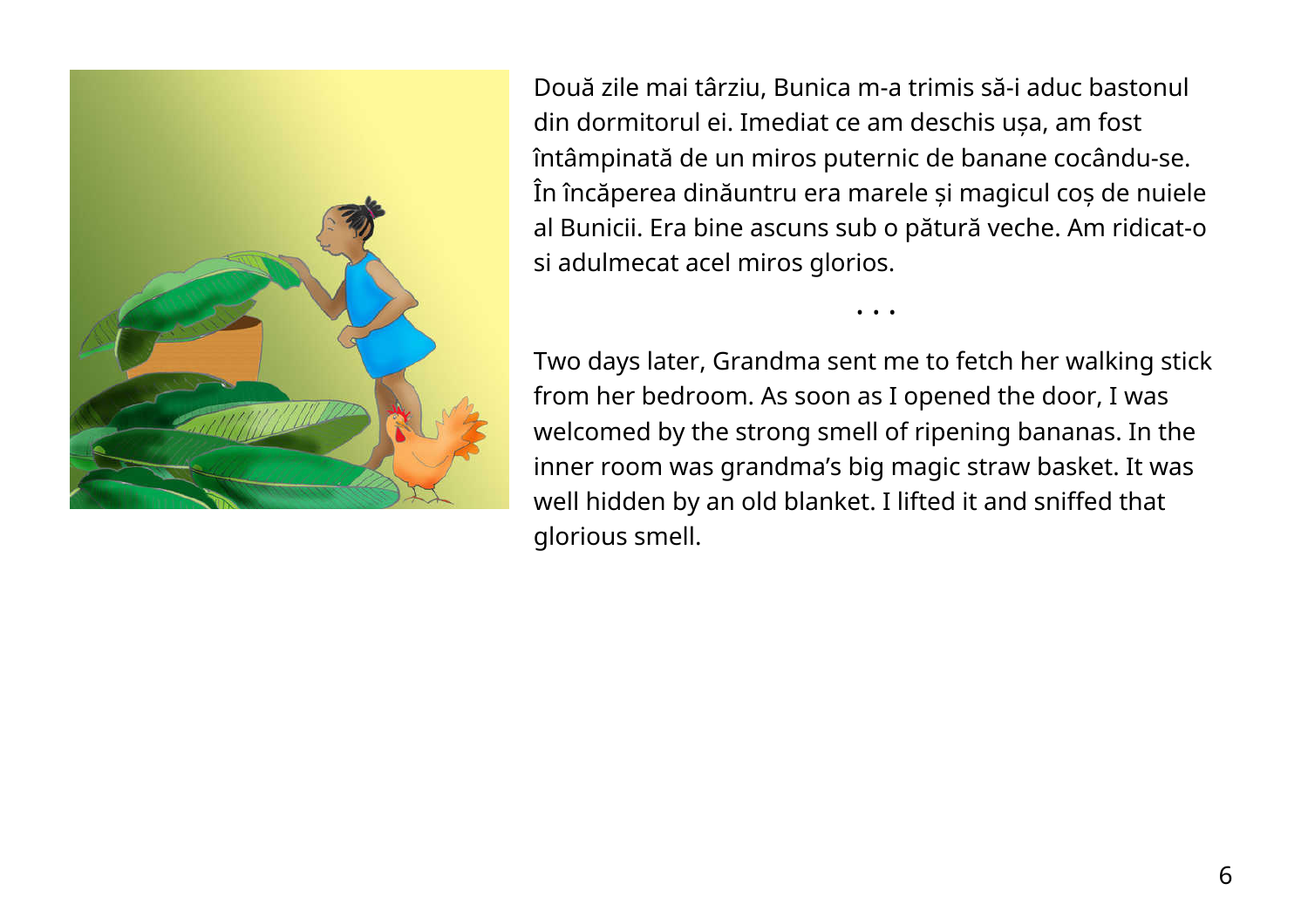

Vocea Bunicăi m-a uimit când a strigat, "Ce faci? Grăbestete și adu-mi bastonul." Am ieșit in grabă afară cu bastonul ei. "Ce te face să zâmbești așa?" a întrebat Bunica. Întrebarea ei m-a facut să-mi dau seama că încă zâmbeam din cauza descoperirii locului ei magic.

• • •

Grandma's voice startled me when she called, "What are you doing? Hurry up and bring me the stick." I hurried out with her walking stick. "What are you smiling about?" Grandma asked. Her question made me realise that I was still smiling at the discovery of her magic place.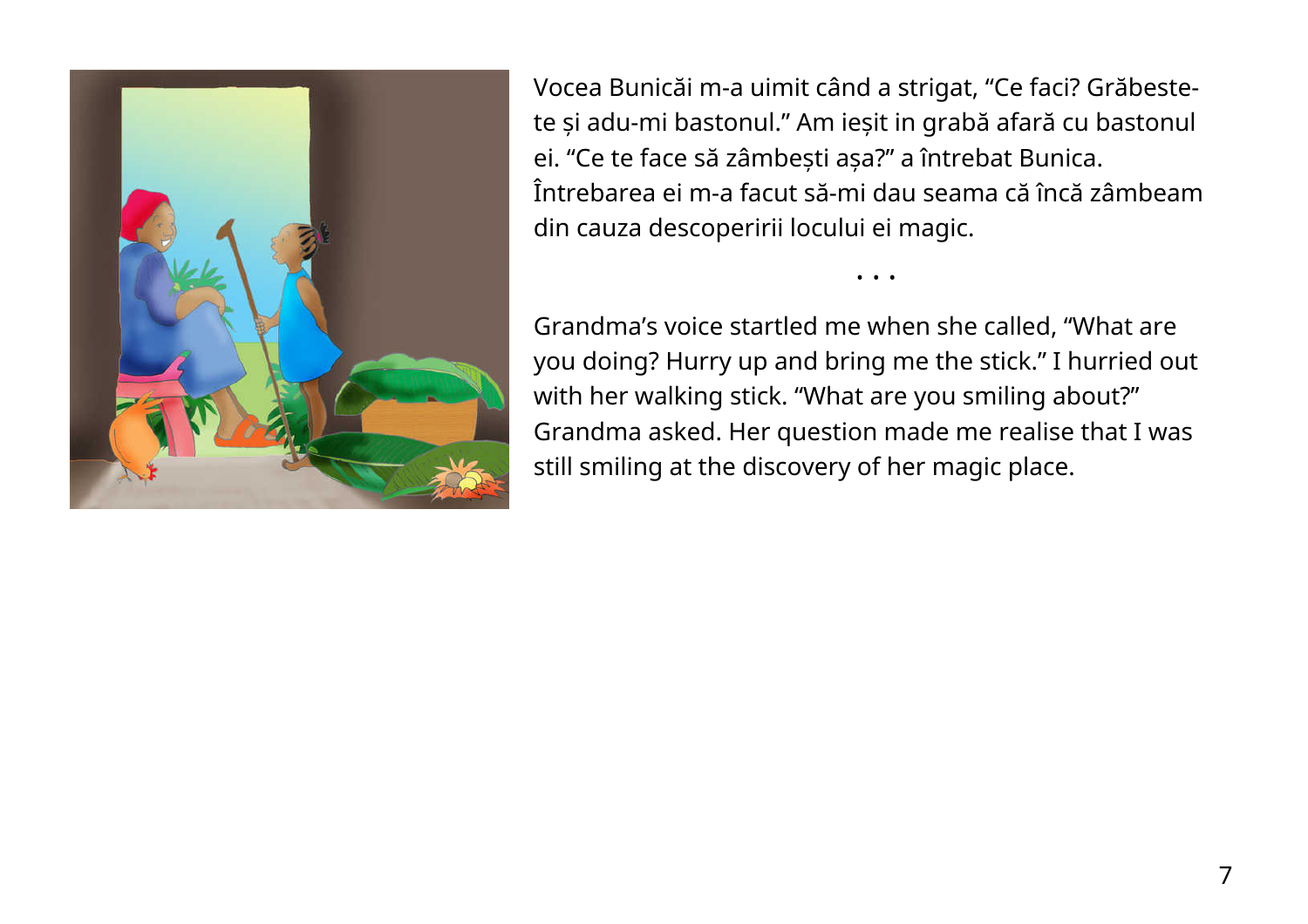

În ziua următoare când bunica a venit s-o viziteze pe mama, m-am dus în grabă acasă la ea să verific bananele încă o dată. Era un mănunchi cu unele foarte coapte. Am luat una și ascuns-o în rochia mea. După ce am acoperit coșul din nou, am mers în spatele casei și am mâncat-o repede. A fost cea mai dulce banană pe care am mâncat-o vreodata!

The following day when grandma came to visit my mother, I rushed to her house to check the bananas once more. There was a bunch of very ripe ones. I picked one and hid it in my dress. After covering the basket again, I went behind the house and quickly ate it. It was the sweetest banana I had ever tasted.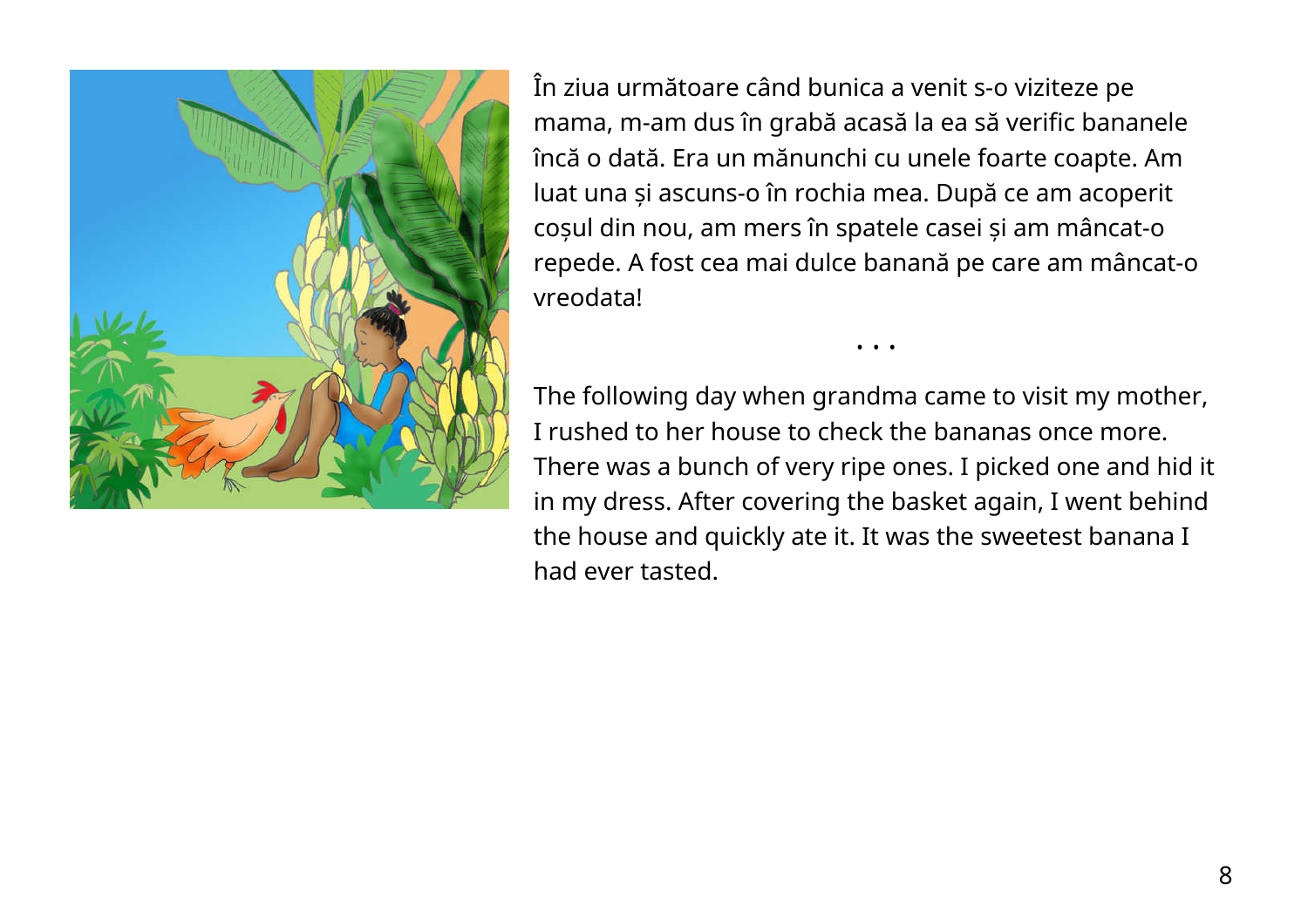

În ziua următoare, când bunica era în grădină adunând vegetale, m-am strecurat înăuntru și m-am uitat la banane. Aproape toate erau coapte. Nu m-am putut abține să nu iau un mănunchi de patru. Când mergeam pe vârfuri spre ușă, am auzit-o pe bunica tușind afară. Abia am reușit să ascund bananele sub rochia mea și să trec pe lângă ea.

• • •

The following day, when grandma was in the garden picking vegetables, I sneaked in and peered at the bananas. Nearly all were ripe. I couldn't help taking a bunch of four. As I tiptoed towards the door, I heard grandma coughing outside. I just managed to hide the bananas under my dress and walked past her.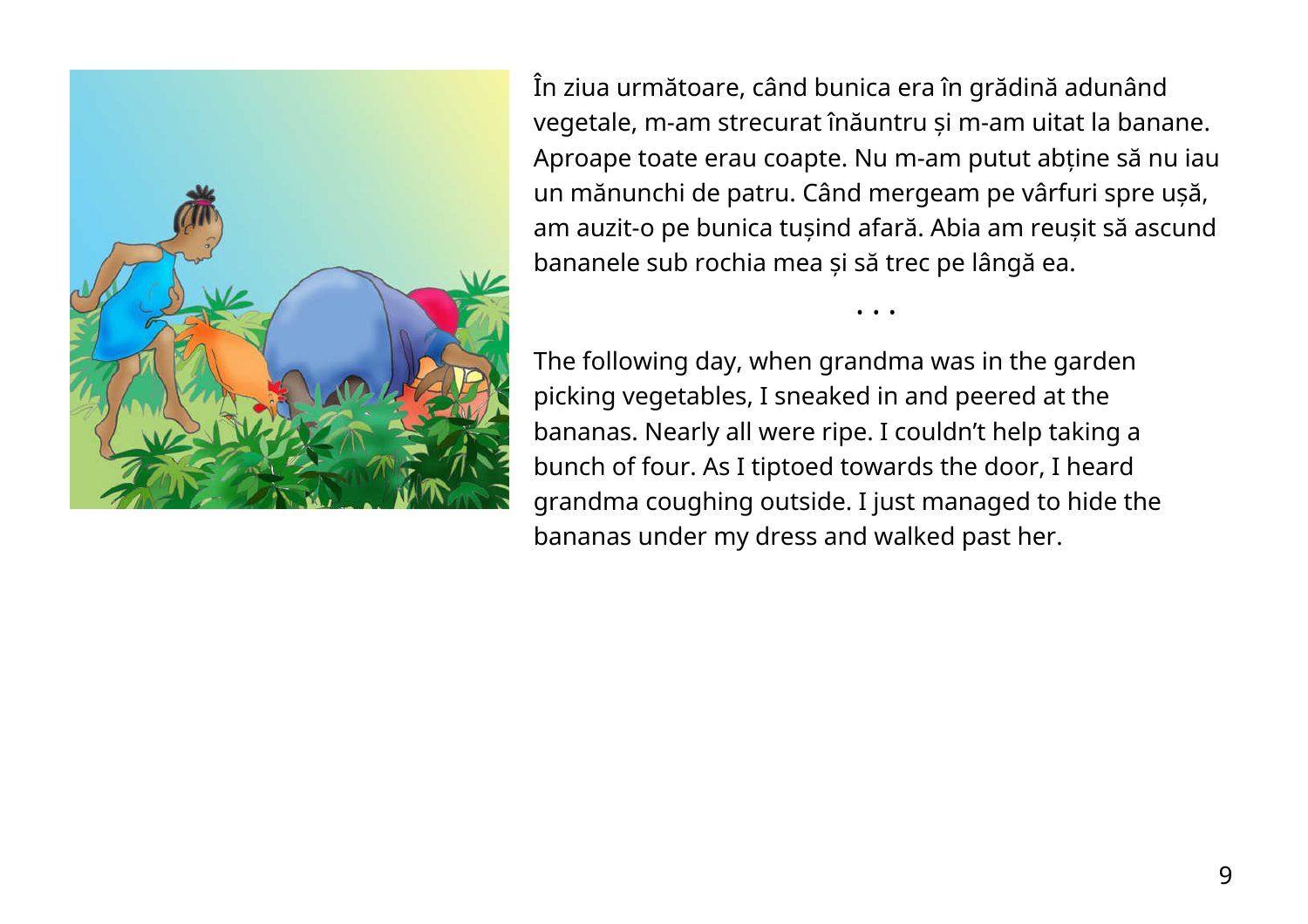

Ziua următoare era zi de piață. Bunica s-a sculat devreme. Întotdeauna lua banane coapte și manioc să vândă la piață. In ziua aceea nu m-am grăbit să o vizitez. Dar nu am putut să o ocolesc pentru mult timp.

The following day was market day. Grandma woke up early. She always took ripe bananas and cassava to sell at the market. I did not hurry to visit her that day. But I could not avoid her for long.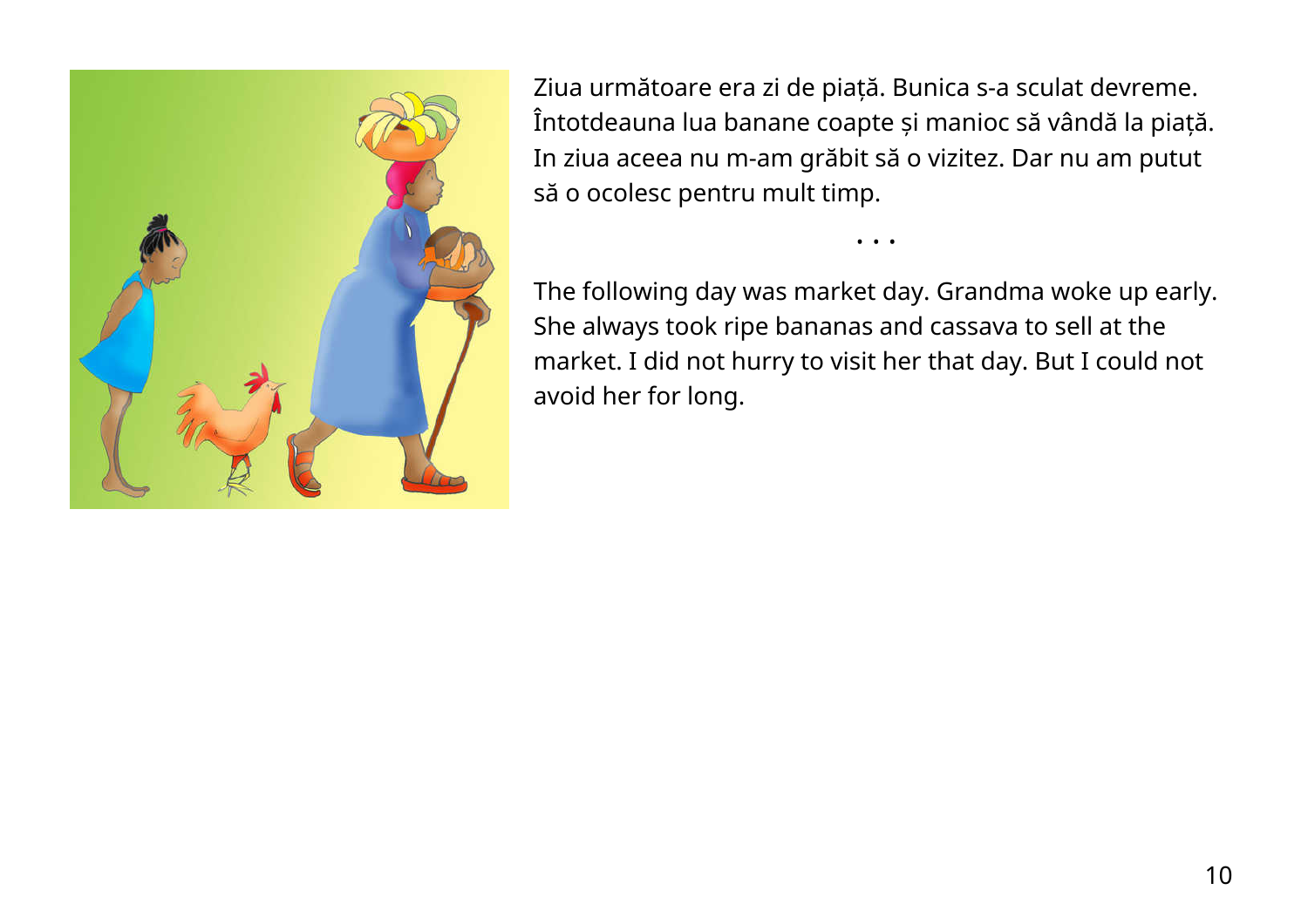

Mai târziu în seara aceea am fost chemată de mama și tatăl meu, și Bunica. Am știut de ce. În noaptea aceea când mam culcat în pat să dorm, am știut că nu voi mai putea fura niciodată, nici de la bunica, nici de la părinții mei, și cu siguranță de la nimeni altcineva.

• • •

Later that evening I was called by my mother and father, and Grandma. I knew why. That night as I lay down to sleep, I knew I could never steal again, not from grandma, not from my parents, and certainly not from anyone else.